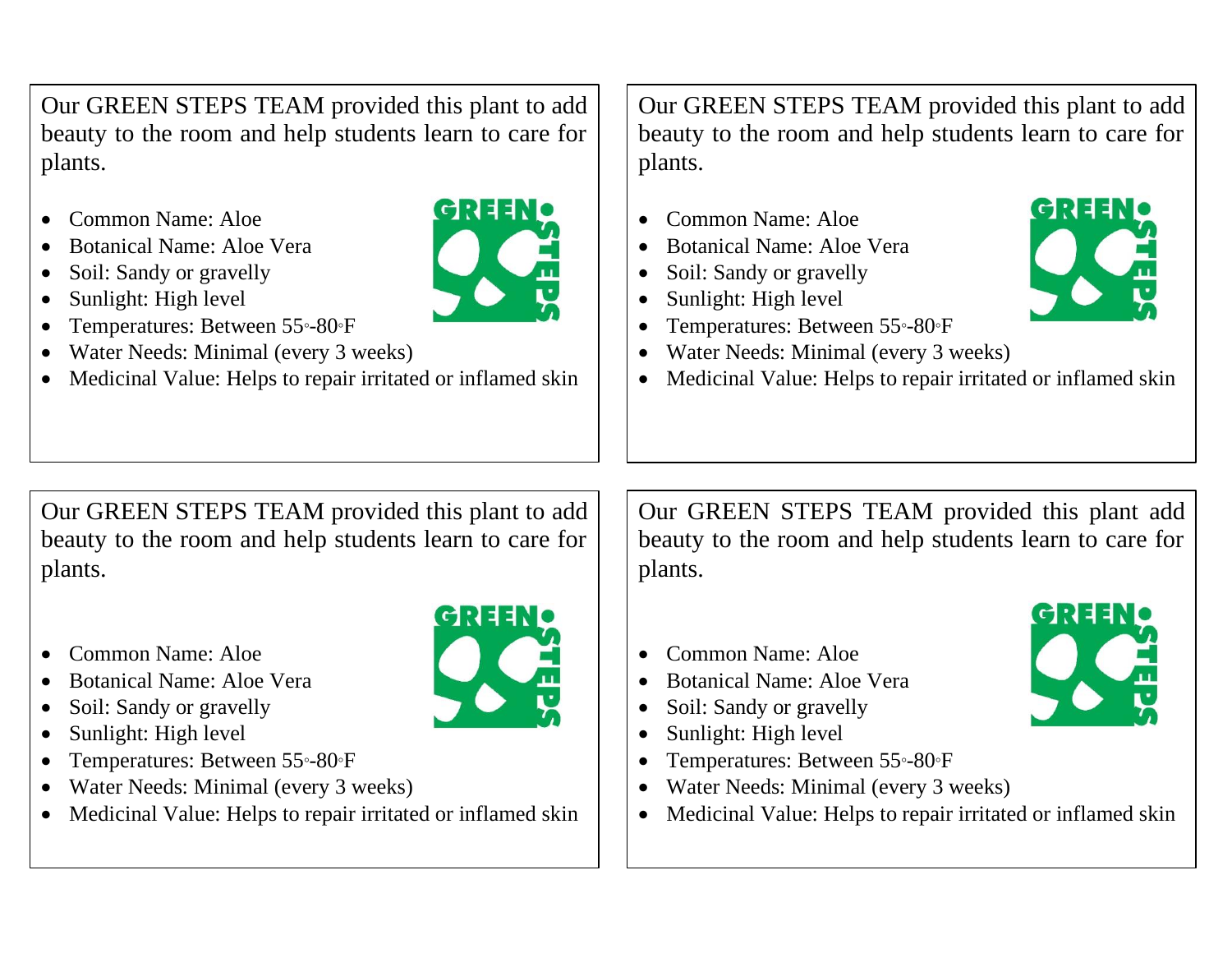Our GREEN STEPS TEAM provided this plant to add beauty to the room and help students learn to care for plants.

- Common Name: Philodenron
- Botanical Name: *Philodendron scandends*



- Soil: Potting
- Sunlight: Indirect or low light
- Temperatures: 65-85 F
- Water Needs: Evenly moist/not soggy
- Additional Info: Fertilize philodendrons regularly

Our GREEN STEPS TEAM provided this plant to add beauty to the room and help students learn to care for plants.

- Common Name: Philodenron
- Botanical Name: *Philodendron scandends*
- Soil: Potting
- Sunlight: Indirect or low light
- Temperatures: 65-85-F
- Water Needs: Evenly moist/not soggy
- Additional Info: Fertilize philodendrons regularly

Our GREEN STEPS TEAM provided this plant to add beauty to the room and help students learn to care for plants.

- Common Name: Philodenron
- Botanical Name: *Philodendron scandends*
- Soil: Potting
- Sunlight: Indirect or low light
- Temperatures: 65°-85°F
- Water Needs: Evenly moist/not soggy
- Additional Info: Fertilize philodendrons regularly

Our GREEN STEPS TEAM provided this plant to add beauty to the room and help students learn to care for plants.

- Common Name: Philodenron
- Botanical Name: *Philodendron scandends*
- Soil: Potting
- Sunlight: Indirect or low light
- Temperatures: 65-85-F
- Water Needs: Evenly moist/not soggy
- Additional Info: Fertilize philodendrons regularly